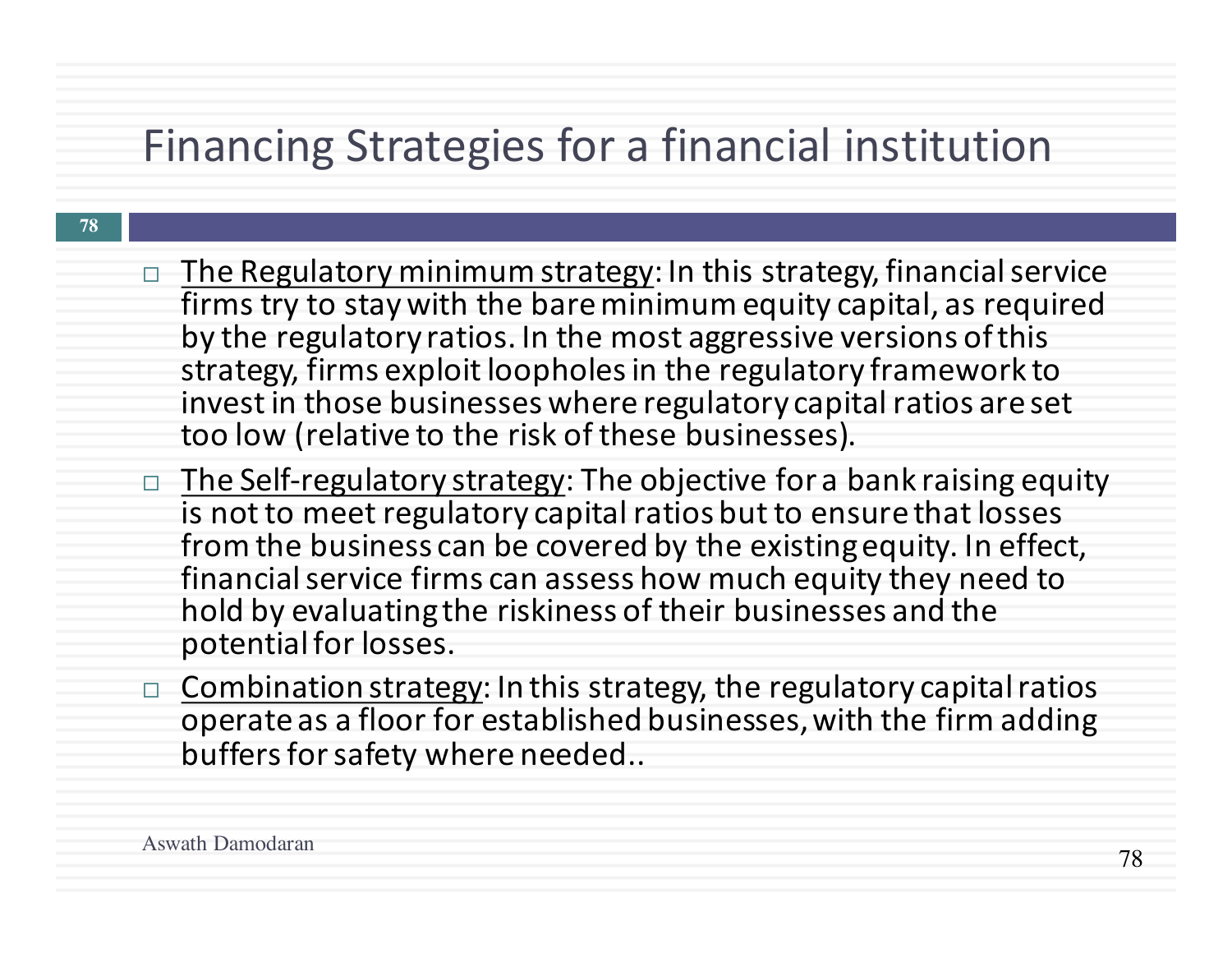#### Determinants of the Optimal Debt Ratio:

- 1. The marginal tax rate
- $\Box$  The primary benefit of debt is a tax benefit. The higher the marginal tax rate, the greater the benefit to borrowing:

| Tax Rate | Disney | Vale   | Tata Motors | Baidu | Bookscape |
|----------|--------|--------|-------------|-------|-----------|
| $0\%$    | $0\%$  | $0\%$  | $0\%$       | $0\%$ | $0\%$     |
| $10\%$   | 20%    | $0\%$  | $0\%$       | $0\%$ | $10\%$    |
| 20%      | 40%    | $0\%$  | $10\%$      | 10%   | 30%       |
| $30\%$   | $40\%$ | $30\%$ | 20%         | 10%   | 30%       |
| $40\%$   | $40\%$ | 40%    | 20%         | 10%   | 30%       |
| 50%      | 40%    | 40%    | 20%         | 10%   | 30%       |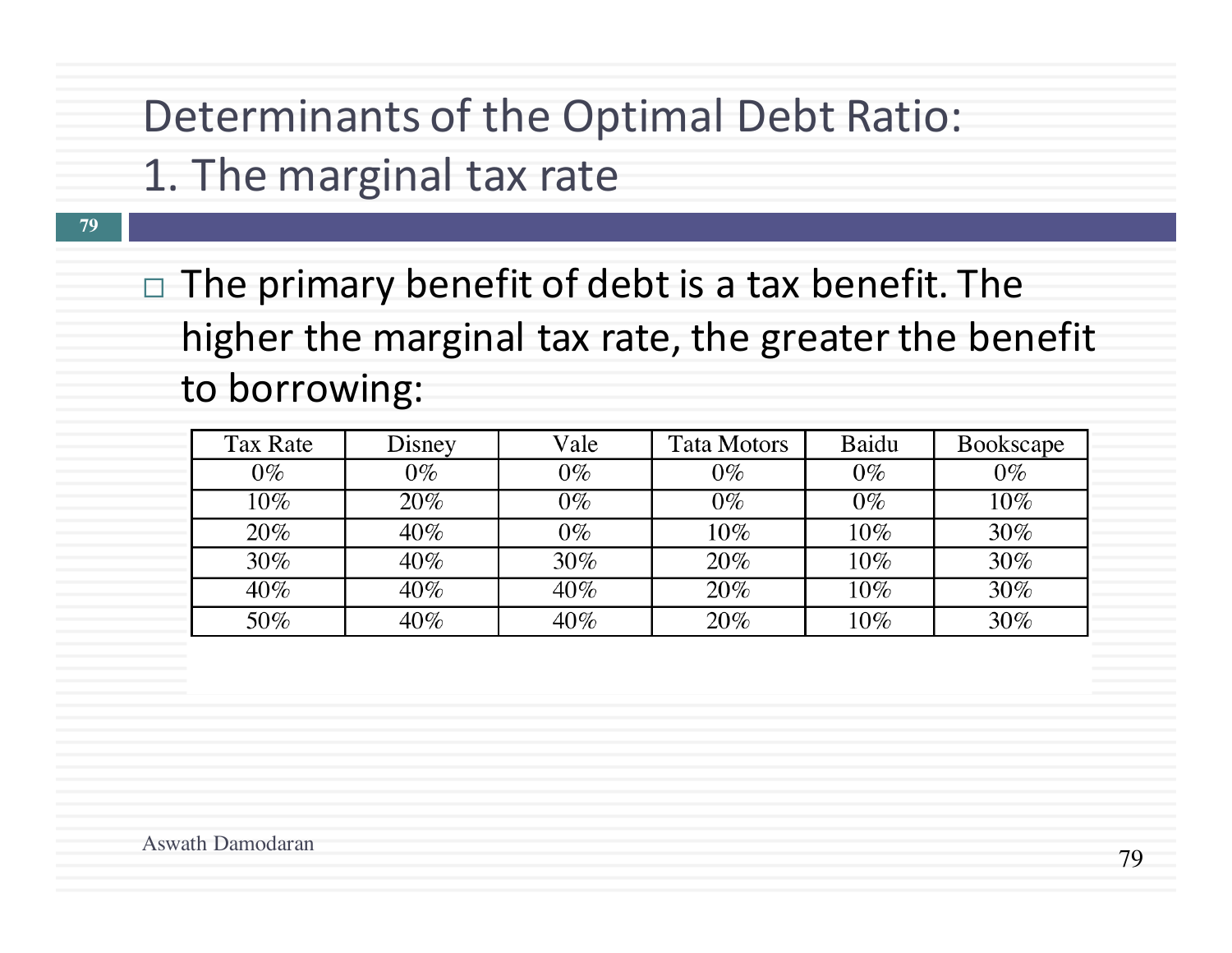#### 2. Pre-tax Cash flow Return

**80**

|               |                  |             | Enterprise |                  |                | Optimal  | Optimal Debt |
|---------------|------------------|-------------|------------|------------------|----------------|----------|--------------|
| Company       | <b>EBITDA</b>    | <b>EBIT</b> | Value      | <b>EBITDA/EV</b> | <b>EBIT/EV</b> | Debt     | Ratio        |
| Disney        | \$12,517         | \$10,032    | \$133,908  | $9.35\%$         | 7.49%          | \$55,136 | 40.00%       |
| Vale          | \$20,167         | \$15,667    | \$112,352  | 17.95%           | 13.94%         | \$35,845 | 30.00%       |
| Tata          |                  |             |            |                  |                |          |              |
| <b>Motors</b> | $250,116\bar{z}$ | 166,605₹    | 1,427,478₹ | 17.52%           | 11.67%         | 325,986₹ | 20.00%       |
| Baidu         | ¥13,073          | ¥10,887     | ¥342,269   | 3.82%            | 3.18%          | ¥35,280  | 10.00%       |
| Bookscape     | \$4,150          | \$2,536     | \$42,636   | $9.73\%$         | 5.95%          | \$13,091 | 30.00%       |

Higher cash flows, as a percent of value, give you a higher debt capacity, though less so in emerging markets with substantial country risk.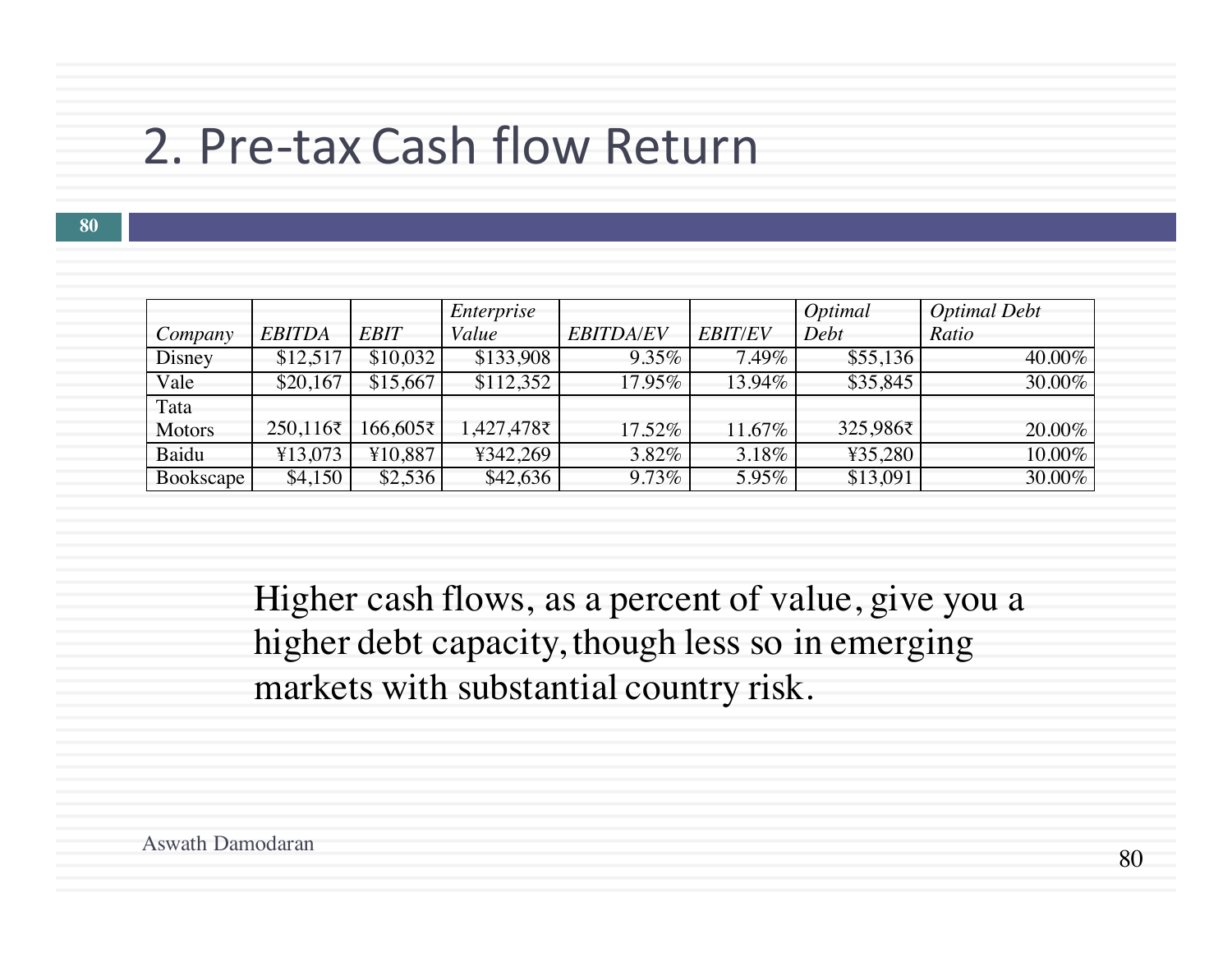# 3. Operating Risk

- Firms that face more risk or uncertainty in their operations (and more variable operating income as a consequence) will have lower optimal debt ratios than firms that have more predictable operations.
- $\Box$  Operating risk enters the cost of capital approach in two places:
	- Unlevered beta: Firms that face more operating risk will tend to have higher unlevered betas. As they borrow, debt will magnify this already large risk and push up costs of equity much more steeply.
	- Bond ratings: For any given level of operating income, firms that face more risk in operations will have lower ratings. The ratings are based upon normalized income.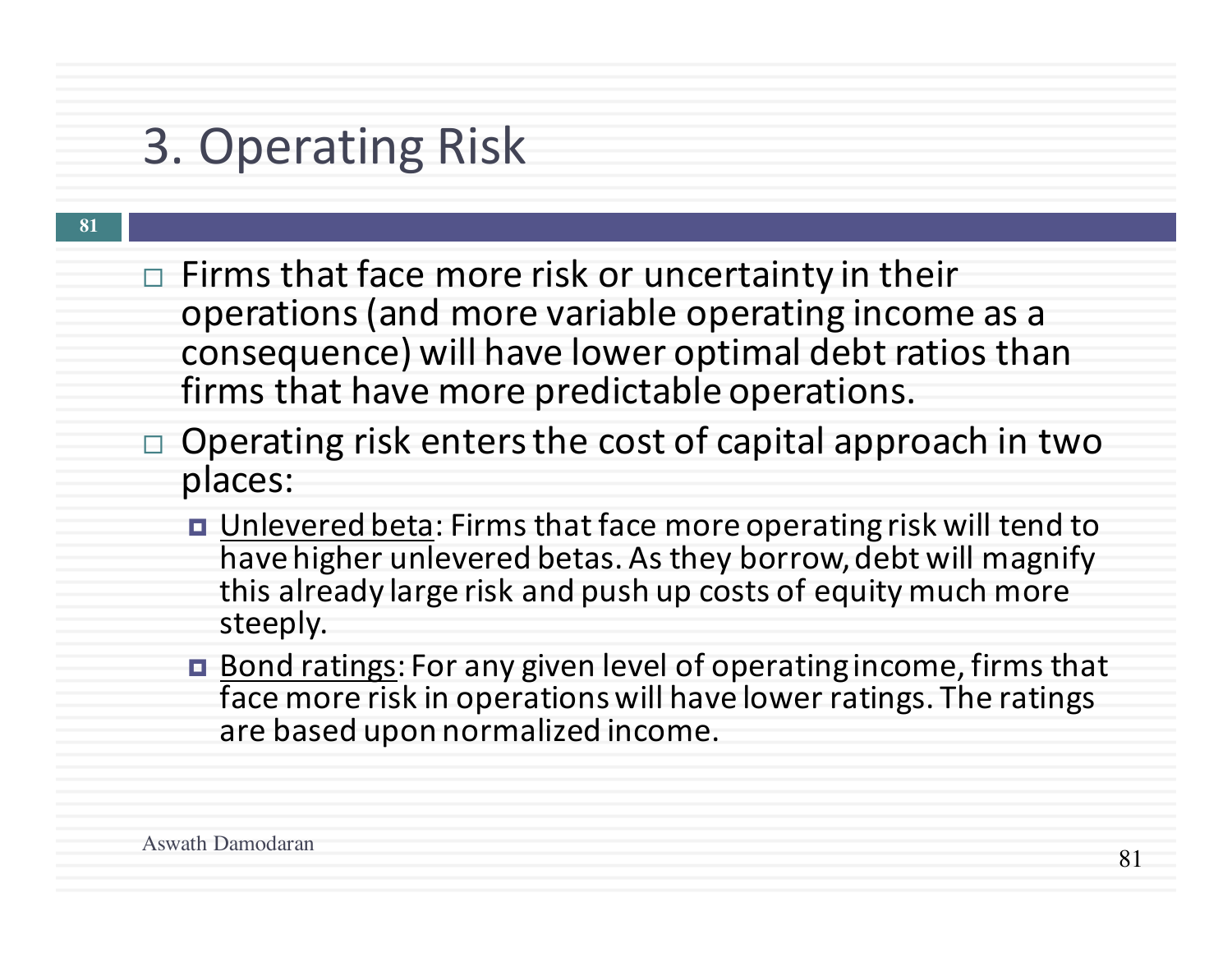### 4. The only macro determinant: Equity vs Debt Risk Premiums

**82**



Aswath Damodaran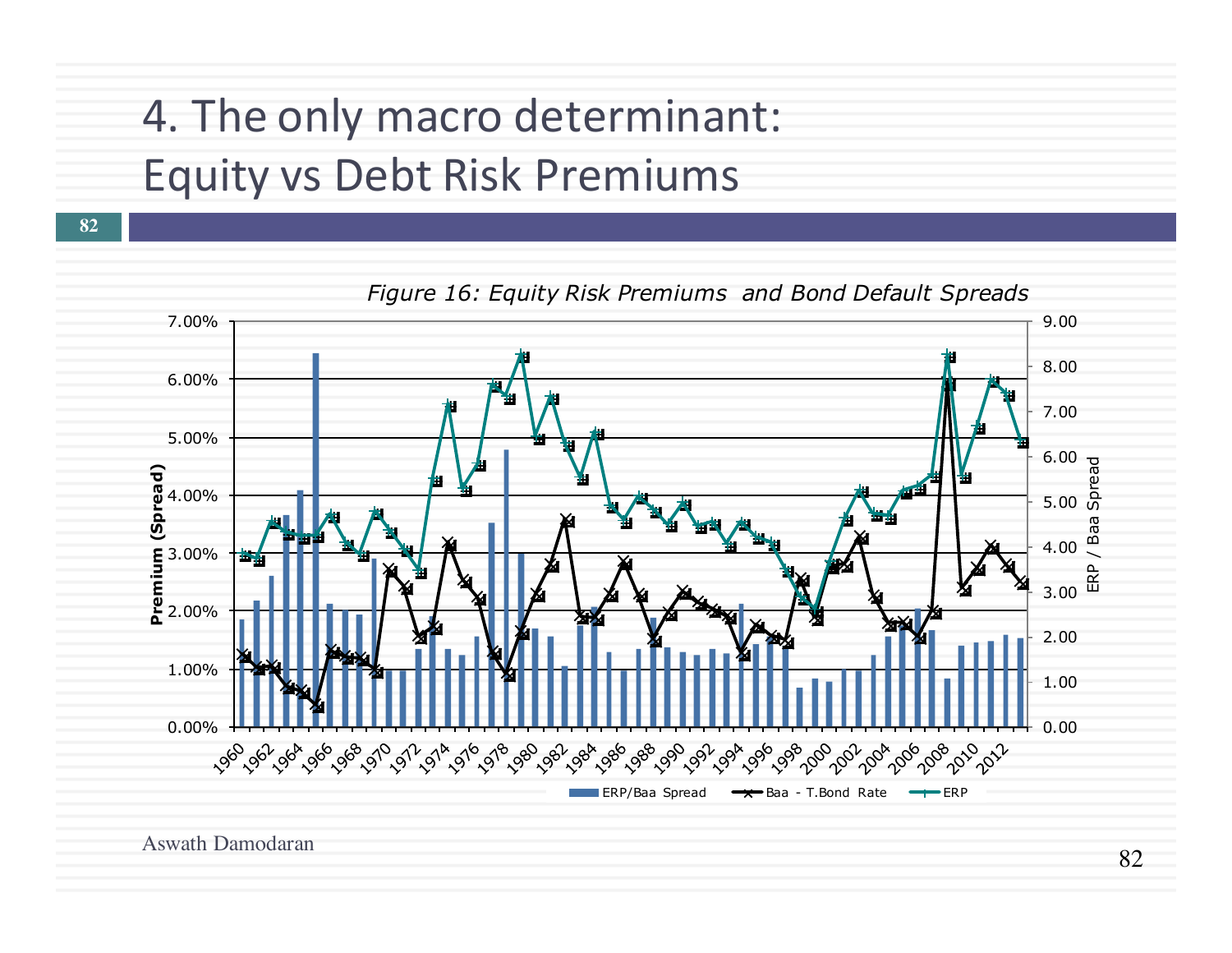#### **8 Application Test: Your firm's optimal financing mix**

- **83**
- Using the optimal capital structure spreadsheet provided:
	- 1. Estimate the optimal debt ratio for your firm
	- 2. Estimate the new cost of capital at the optimal
	- 3. Estimate the effect of the change in the cost of capital on firm value
	- 4. Estimate the effect on the stock price
- $\Box$  In terms of the mechanics, what would you need to do to get to the optimal immediately?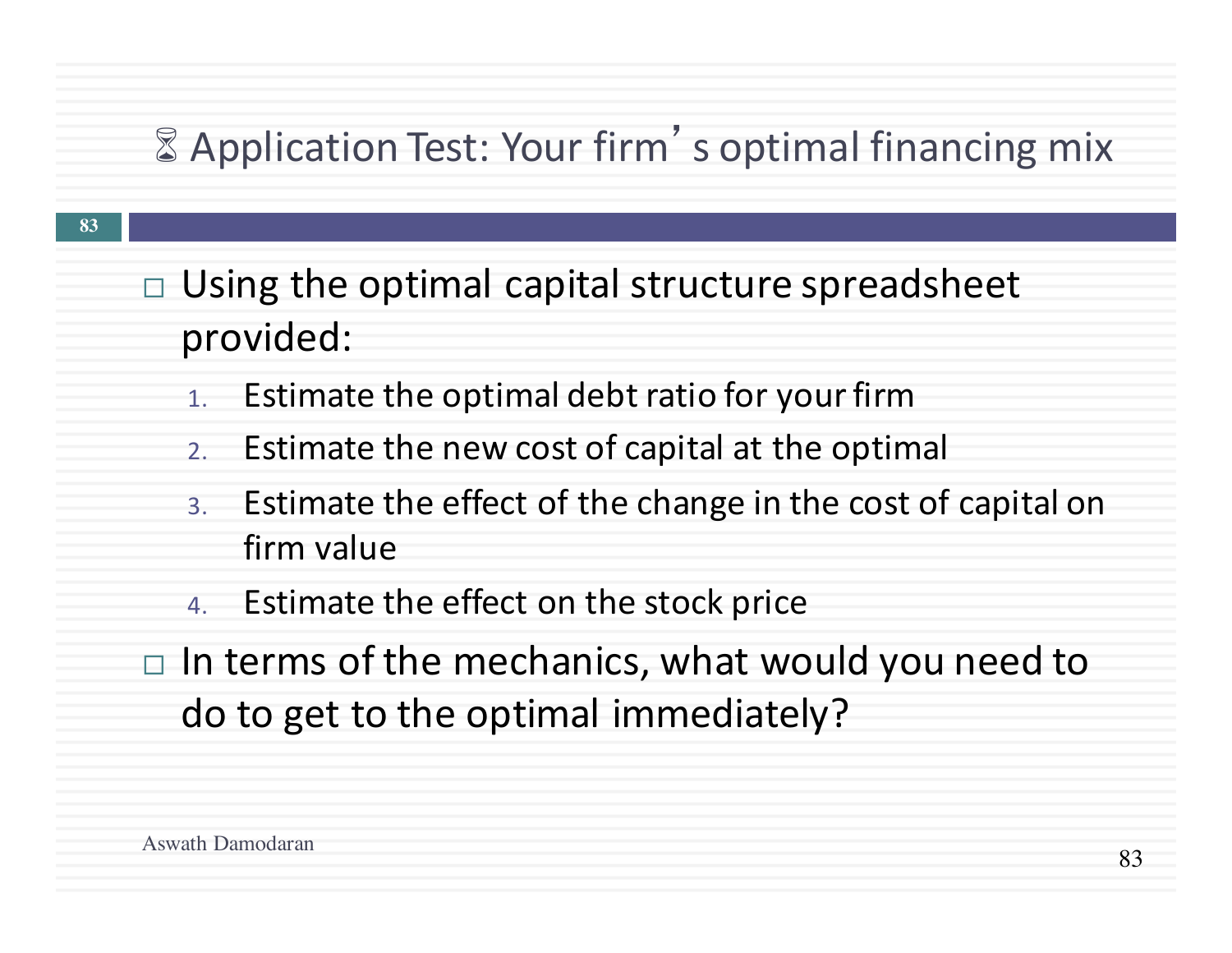### III. The APV Approach to Optimal Capital Structure

**84**

 $\Box$  In the adjusted present value approach, the value of the firm is written as the sum of the value of the firm without debt (the unlevered firm) and the effect of debt on firm value

Firm Value = Unlevered Firm Value + (Tax Benefits of Debt -Expected Bankruptcy Cost from the Debt)

 $\Box$  The optimal dollar debt level is the one that maximizes firm value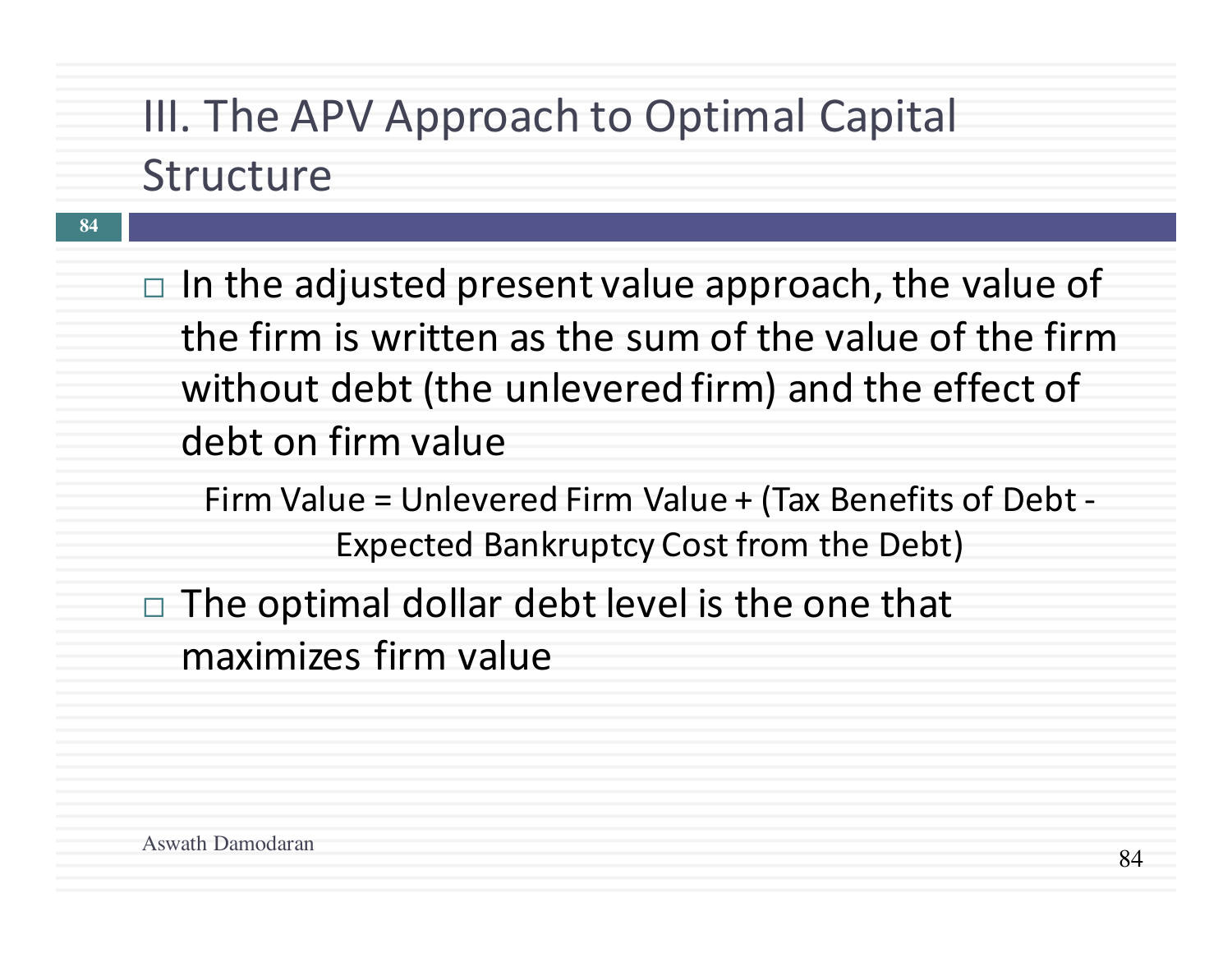# Implementing the APV Approach

- **85**
- Step 1: Estimate the unlevered firm value. This can be done in one of two ways:
	- Estimating the unlevered beta, a cost of equity based upon the unlevered beta and valuing the firm using this cost of equity (which will also be the cost of capital, with an unlevered firm)
	- Alternatively, Unlevered Firm Value = Current Market Value of Firm Tax Benefits of Debt (Current) + Expected Bankruptcy cost from Debt
- Step 2: Estimate the tax benefits at different levels of debt. The simplest assumption to make is that the savings are perpetual, in which case
	- $\Box$  Tax benefits = Dollar Debt  $*$  Tax Rate
- $\Box$  Step 3: Estimate a probability of bankruptcy at each debt level, and multiply by the cost of bankruptcy (including both direct and indirect costs) to estimate the expected bankruptcy cost.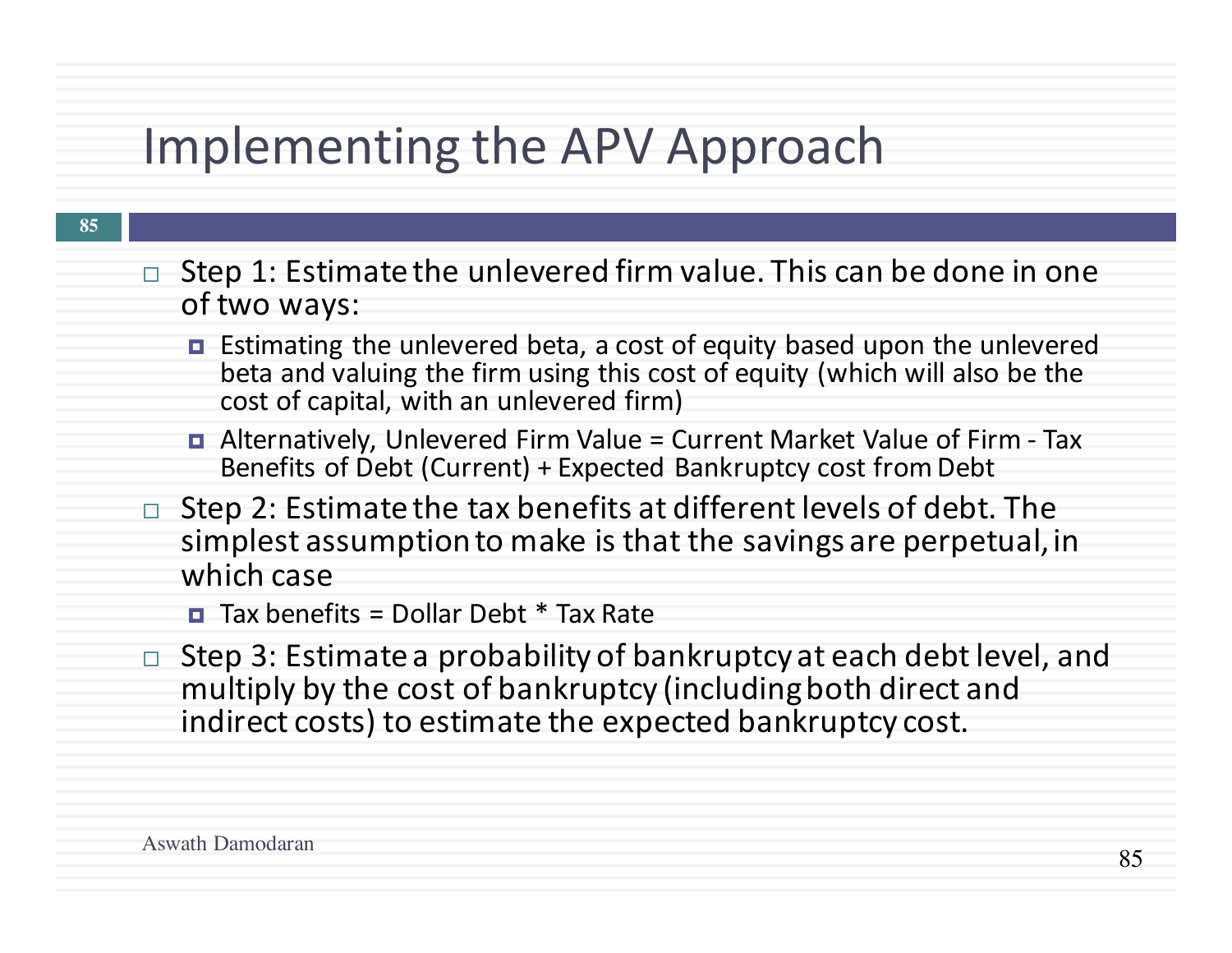# **Estimating Expected Bankruptcy Cost**

#### **86**

#### $\Box$  Probability of Bankruptcy

- Estimate the synthetic rating that the firm will have at each level of debt
- $\blacksquare$  Estimate the probability that the firm will go bankrupt over time, at that level of debt (Use studies that have estimated the empirical probabilities of this occurring over time - Altman does an update every year)

#### Cost of Bankruptcy

- $\blacksquare$  The direct bankruptcy cost is the easier component. It is generally between 5-10% of firm value, based upon empirical studies
- $\blacksquare$  The indirect bankruptcy cost is much tougher. It should be higher for sectors where operating income is affected significantly by default risk (like airlines) and lower for sectors where it is not (like groceries)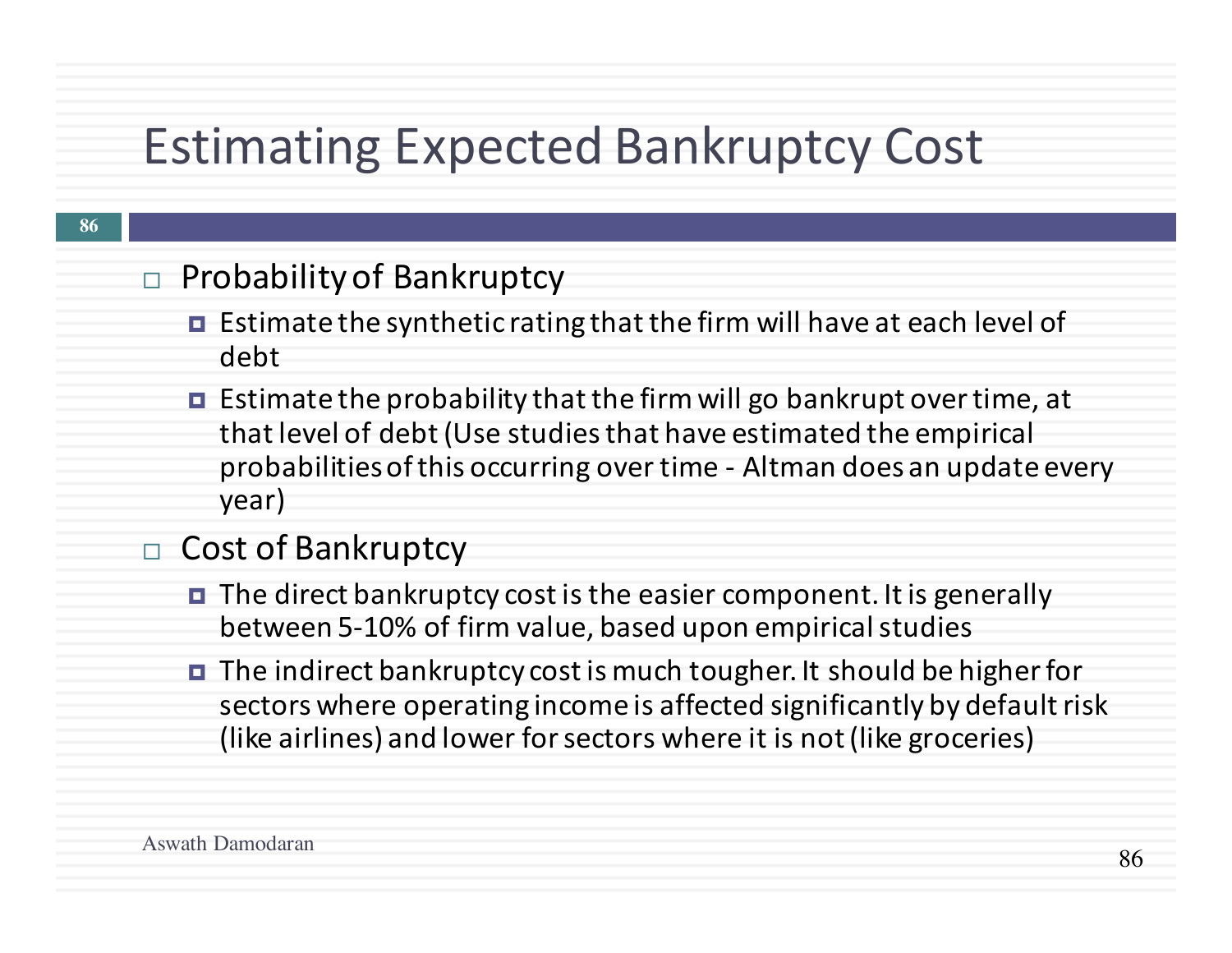#### Ratings and Default Probabilities: Results from Altman study of bonds

| 85.00%<br>$\mathsf{C}$<br>100.00%<br>D |  | Rating<br><b>AAA</b><br>AA<br>$A+$<br>$\mathsf{A}$<br>$A -$<br><b>BBB</b><br><b>BB</b><br>$B+$<br>B<br>$B -$<br><b>CCC</b><br><b>CC</b> | Likelihood of Default<br>0.07%<br>0.51%<br>0.60%<br>0.66%<br>2.50%<br>7.54%<br>16.63%<br>25.00%<br>36.80%<br>45.00%<br>59.01%<br>70.00% | Altman estimated these probabilities by<br>looking at bonds in each ratings class ten<br>years prior and then examining the<br>proportion of these bonds that defaulted<br>over the ten years. |
|----------------------------------------|--|-----------------------------------------------------------------------------------------------------------------------------------------|-----------------------------------------------------------------------------------------------------------------------------------------|------------------------------------------------------------------------------------------------------------------------------------------------------------------------------------------------|
|                                        |  |                                                                                                                                         |                                                                                                                                         |                                                                                                                                                                                                |
|                                        |  |                                                                                                                                         |                                                                                                                                         |                                                                                                                                                                                                |
|                                        |  |                                                                                                                                         |                                                                                                                                         |                                                                                                                                                                                                |
|                                        |  |                                                                                                                                         |                                                                                                                                         |                                                                                                                                                                                                |
|                                        |  |                                                                                                                                         |                                                                                                                                         |                                                                                                                                                                                                |
|                                        |  |                                                                                                                                         |                                                                                                                                         |                                                                                                                                                                                                |
|                                        |  |                                                                                                                                         |                                                                                                                                         |                                                                                                                                                                                                |
|                                        |  |                                                                                                                                         |                                                                                                                                         |                                                                                                                                                                                                |
|                                        |  |                                                                                                                                         |                                                                                                                                         |                                                                                                                                                                                                |
|                                        |  |                                                                                                                                         |                                                                                                                                         |                                                                                                                                                                                                |
|                                        |  |                                                                                                                                         |                                                                                                                                         |                                                                                                                                                                                                |
|                                        |  |                                                                                                                                         |                                                                                                                                         |                                                                                                                                                                                                |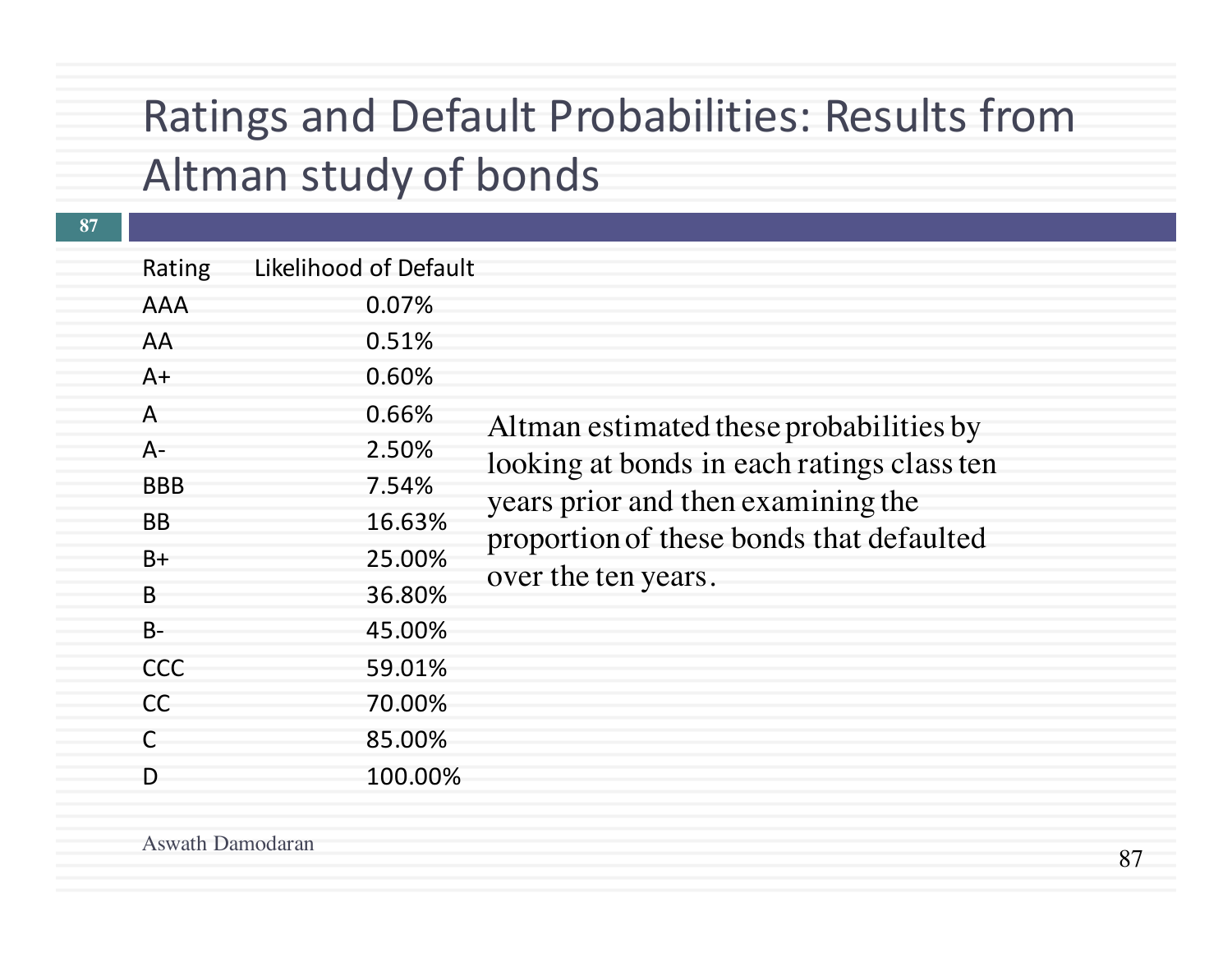# Disney: Estimating Unlevered Firm Value

| Current Value of firm = \$121,878+ \$15,961                       | $=$ \$ 137,839 |
|-------------------------------------------------------------------|----------------|
| - Tax Benefit on Current Debt = $$15,961$ * 0.361                 | $=$ \$ 5,762   |
| + Expected Bankruptcy Cost = $0.66\%$ * (0.25 * 137,839) = \$     | 227            |
| Unlevered Value of Firm =                                         | $=$ \$ 132,304 |
| <b>O</b> Cost of Bankruptcy for Disney = $25\%$ of firm value     |                |
| <b>Probability of Bankruptcy = 0.66%, based on firm's current</b> |                |
| rating of A                                                       |                |

 $\blacksquare$  Tax Rate = 36.1%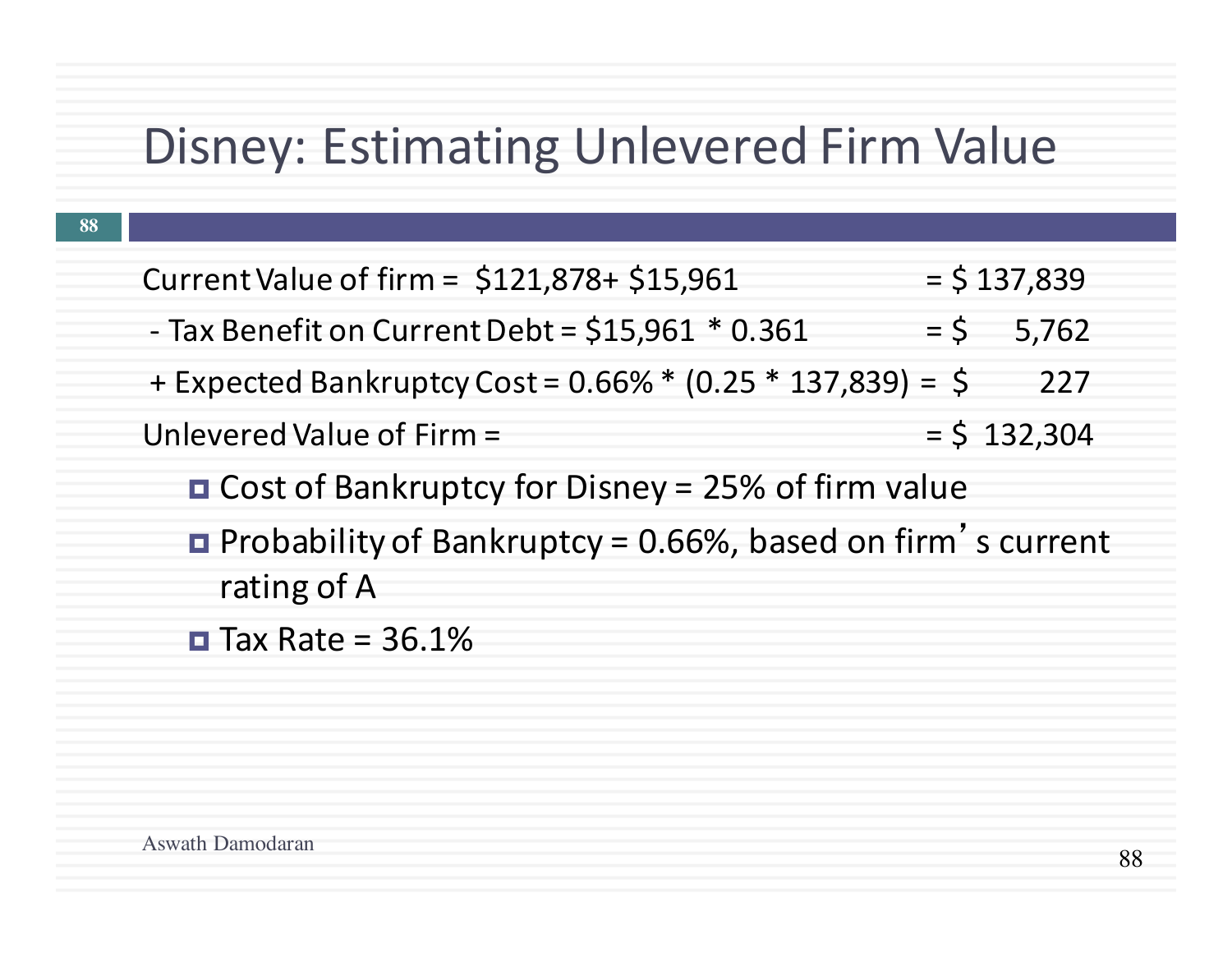### Disney: APV at Debt Ratios

**89**

|            |           |        |                  |          |                                              |             | Expected          | Value of  |
|------------|-----------|--------|------------------|----------|----------------------------------------------|-------------|-------------------|-----------|
|            |           |        | <b>Unlevered</b> |          |                                              | Probability | <b>Bankruptcy</b> | Levered   |
| Debt Ratio | \$Debt    |        |                  |          | Tax Rate Firm Value Tax Benefits Bond Rating | of Default  | Cost              | Firm      |
| $0\%$      | \$0       | 36.10% | \$132,304        | \$0      | <b>AAA</b>                                   | $0.07\%$    | \$23              | \$132,281 |
| $10\%$     | \$13,784  | 36.10% | \$132,304        | \$4,976  | Aaa/AAA                                      | $0.07\%$    | \$24              | \$137,256 |
| $20\%$     | \$27,568  | 36.10% | \$132,304        | \$9,952  | $A$ aa/ $A$ $A$                              | 0.07%       | \$25              | \$142,231 |
| 30%        | \$41,352  | 36.10% | \$132,304        | \$14,928 | Aa2/AA                                       | 0.51%       | \$188             | \$147,045 |
| $40\%$     | \$55,136  | 36.10% | \$132,304        | \$19,904 | A2/A                                         | $0.66\%$    | \$251             | \$151,957 |
| 50%        | \$68,919  | 36.10% | \$132,304        | \$24,880 | $B3/B$ -                                     | 45.00%      | \$17,683          | \$139,501 |
| $60\%$     | \$82,703  | 36.10% | \$132,304        | \$29,856 | C2/C                                         | 59.01%      | \$23,923          | \$138,238 |
| 70%        | \$96,487  | 32.64% | \$132,304        | \$31,491 | C2/C                                         | 59.01%      | \$24,164          | \$139,631 |
| 80%        | \$110,271 | 26.81% | \$132,304        | \$29,563 | Ca2/CC                                       | 70.00%      | \$28,327          | \$133,540 |
| $90\%$     | \$124,055 | 22.03% | \$132,304        | \$27,332 | Caa/CCC                                      | 85.00%      | \$33,923          | \$125,713 |

The optimal debt ratio is 40%, which is the point at which firm value is maximized.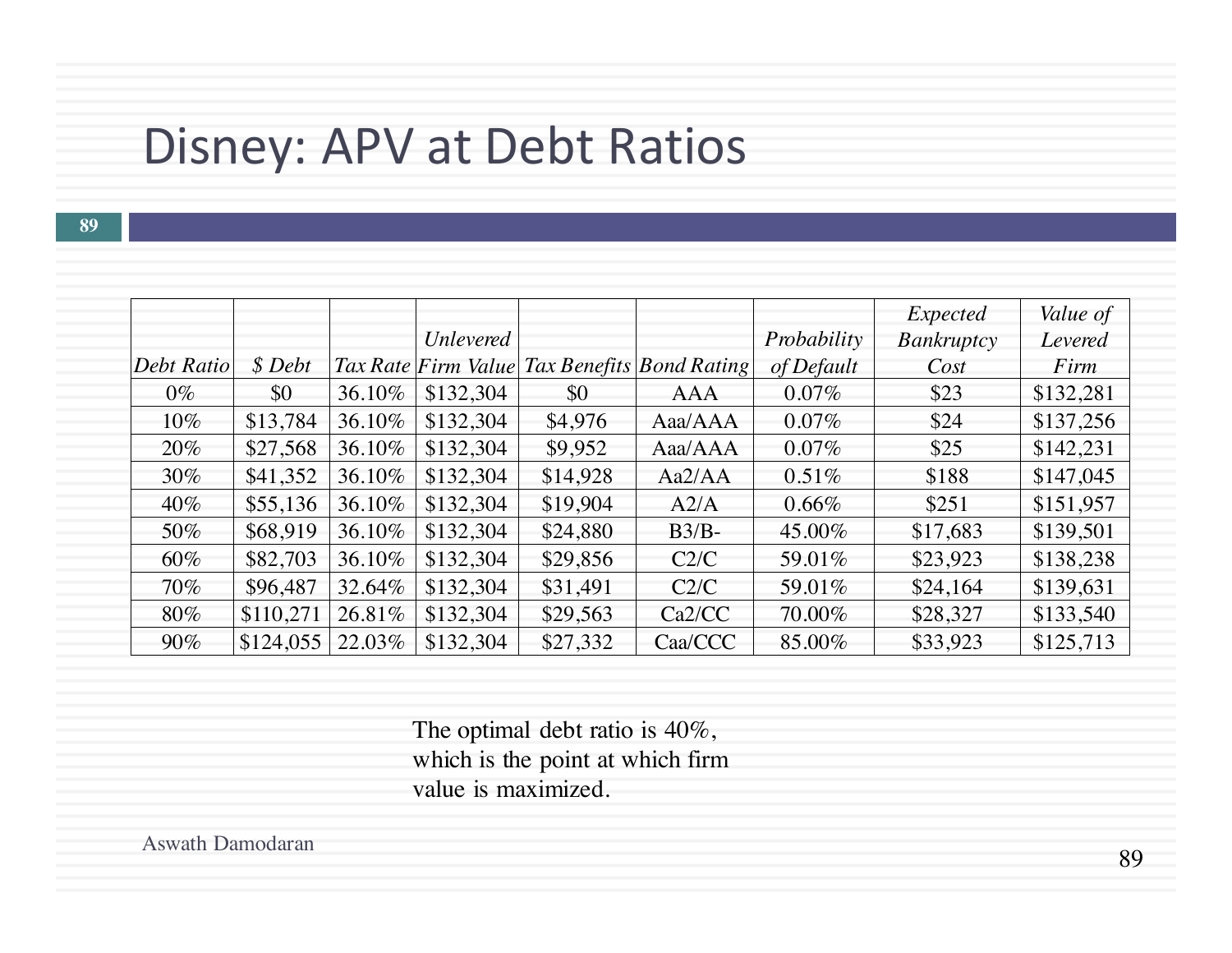# IV. Relative Analysis

- $\Box$  The "safest" place for any firm to be is close to the industry average
- $\Box$  Subjective adjustments can be made to these averages to arrive at the right debt ratio.
	- **□** Higher tax rates -> Higher debt ratios (Tax benefits)
	- **□** Lower insider ownership -> Higher debt ratios (Greater discipline)
	- **□** More stable income -> Higher debt ratios (Lower bankruptcy costs)
	- **□** More intangible assets -> Lower debt ratios (More agency problems)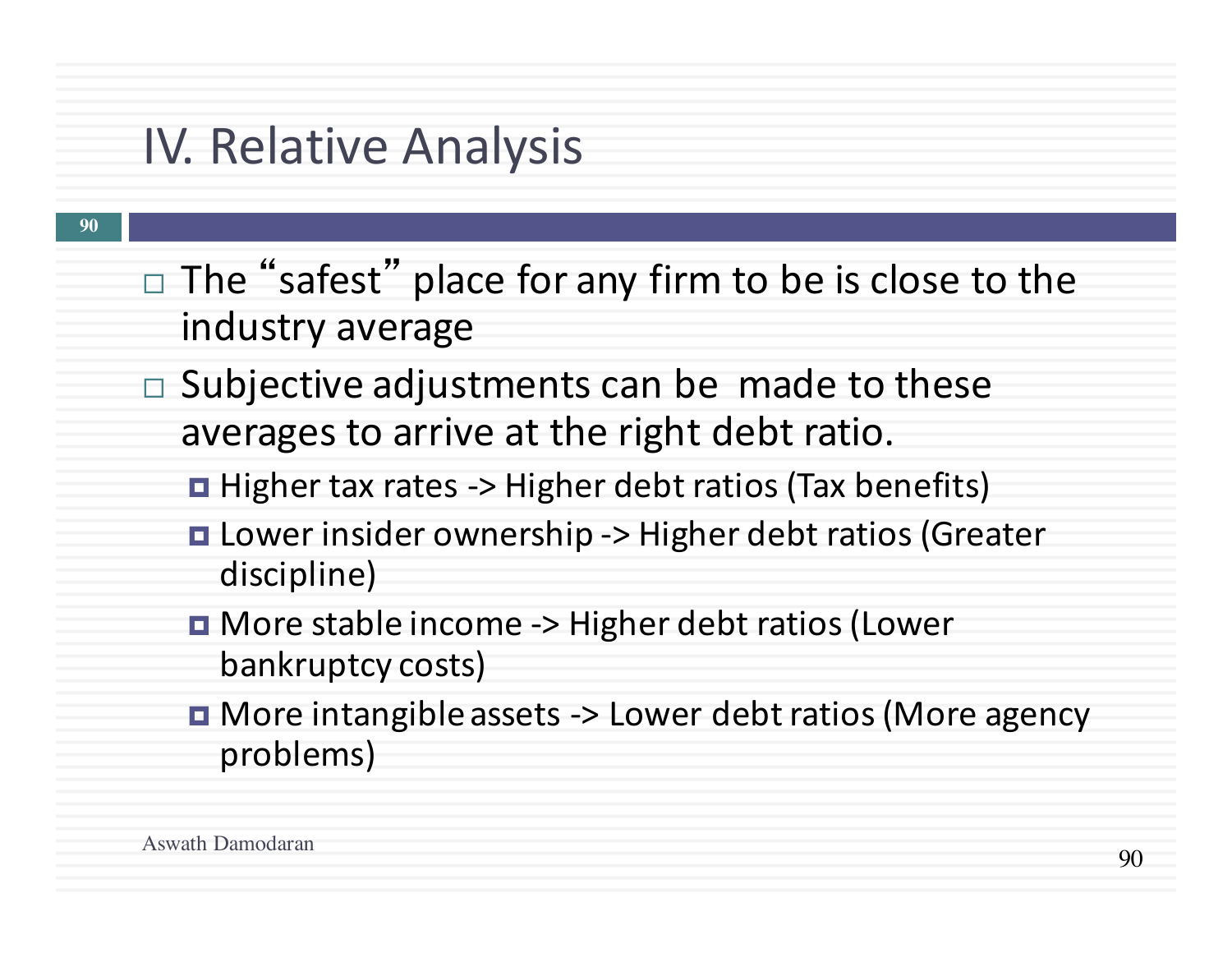# Comparing to industry averages

**91**

|                       |               | Debt to Capital<br>Ratio | <b>Net Debt to Capital</b><br>Ratio |                        |                                                                          |               | Debt to Capital<br>Ratio |                      | Net Debt to Capital<br>Ratio |
|-----------------------|---------------|--------------------------|-------------------------------------|------------------------|--------------------------------------------------------------------------|---------------|--------------------------|----------------------|------------------------------|
| Company               | Book<br>value | <i>Market</i><br>value   | <b>Book</b><br>value                | <i>Market</i><br>value | Comparable<br>group                                                      | Book<br>value | Market<br>value          | <b>Book</b><br>value | Market<br>value              |
| Disney                | 22.88%        | 11.58%                   | $17.70\%$                           | 8.98%                  | <b>US</b><br>Entertainment                                               | 39.03%        | 15.44%                   | 24.92%               | 9.93%                        |
| Vale                  | 39.02%        | 35.48%                   | 34.90%                              | 31.38%                 | Global<br>Diversified<br>Mining & Iron<br>Ore (Market)<br>cap $>$ \$1 b) | 34.43%        | 26.03%                   | 26.01%               | 17.90%                       |
| Tata<br><b>Motors</b> | 58.51%        | 29.28%                   | 22.44%                              | 19.25%                 | Global Autos<br>(Market Cap> \$1<br>b)                                   | 35.96%        | 18.72%                   | $3.53\%$             | 0.17%                        |
| Baidu                 | 32.93%        | 5.23%                    | 20.12%                              | 2.32%                  | Global Online<br>Advertising                                             | 6.37%         | 1.83%                    | $-27.13%$            | $-2.76\%$                    |

Aswath Damodaran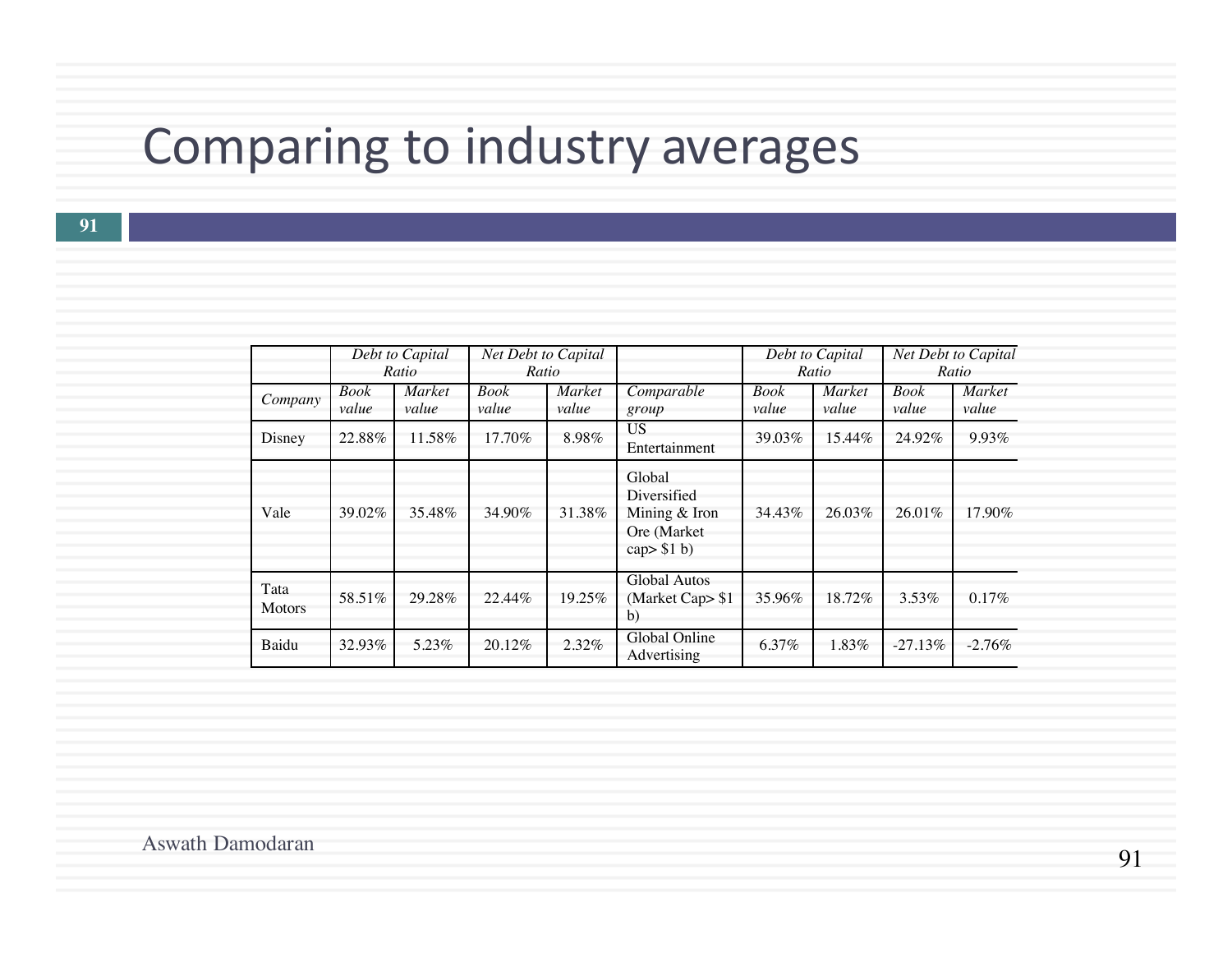### Getting past simple averages

- Step 1: Run a regression of debt ratios on the variables that you believe determine debt ratios in the sector. For example,
	- Debt Ratio =  $a + b$  (Tax rate) + c (Earnings Variability) + d (EBITDA/Firm Value)
- Check this regression for statistical significance (t statistics) and predictive ability (R squared)
- Step 2: Estimate the values of the proxies for the firm under consideration. Plugging into the cross sectional regression, we can obtain an estimate of predicted debt ratio.
- Step 3: Compare the actual debt ratio to the predicted debt ratio.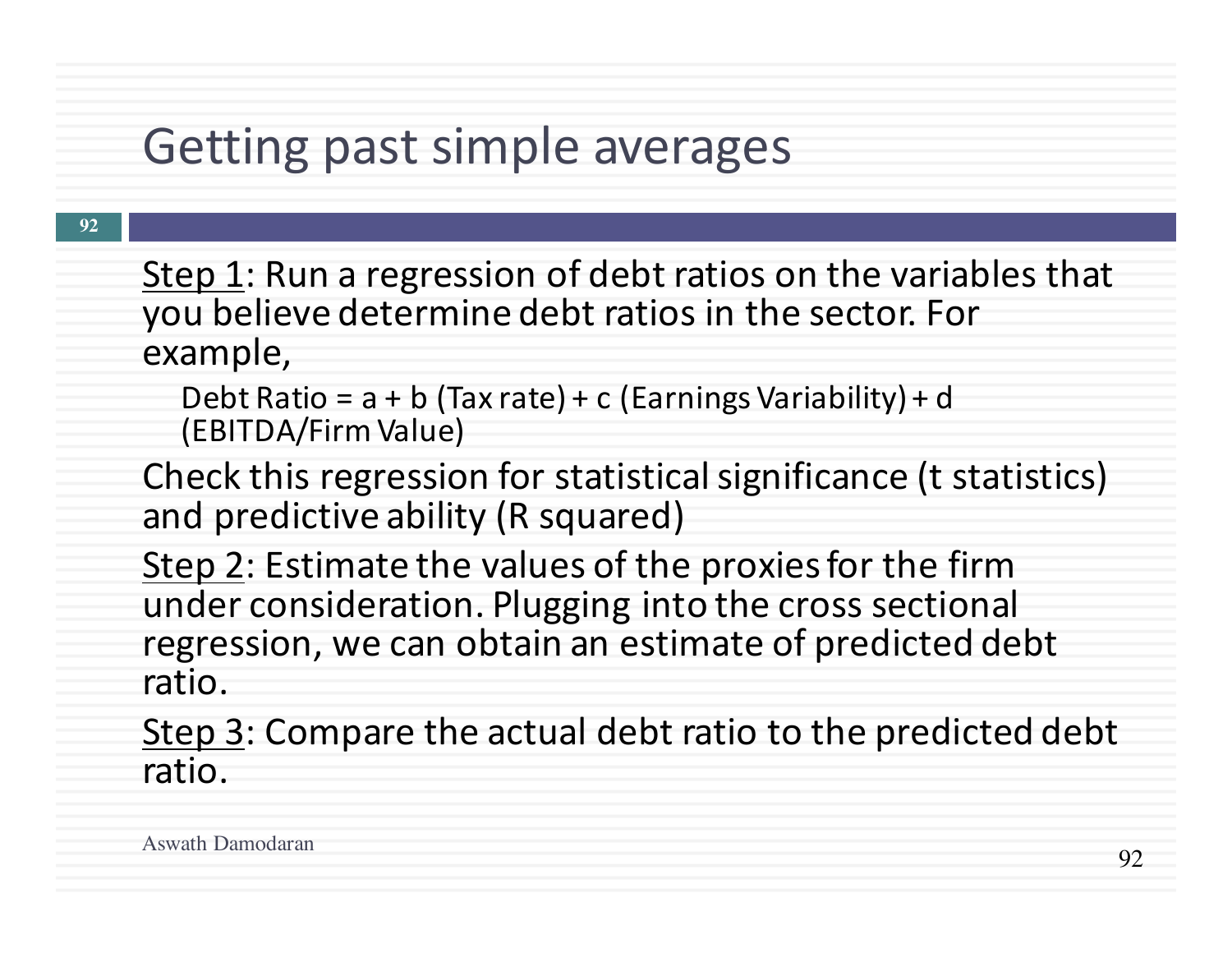# Applying the Regression Methodology: Global **Auto Firms**

- $\Box$  Using a sample of 56 global auto firms, we arrived at the following regression:
- Debt to capital =  $0.09 + 0.63$  (Effective Tax Rate) + 1.01 (EBITDA/ Enterprise Value) - 0.93 (Cap Ex/ Enterprise Value)
- $\Box$  The R squared of the regression is 21%. This regression can be used to arrive at a predicted value for Tata Motors of:

Predicted Debt Ratio =  $0.09 + 0.63$  (0.252) +1.01 (0.1167) - 0.93  $(0.1949) = .1854$  or  $18.54%$ 

Based upon the capital structure of other firms in the automobile industry, Tata Motors should have a market value debt ratio of 18.54%. It is over levered at its existing debt ratio of 29.28%.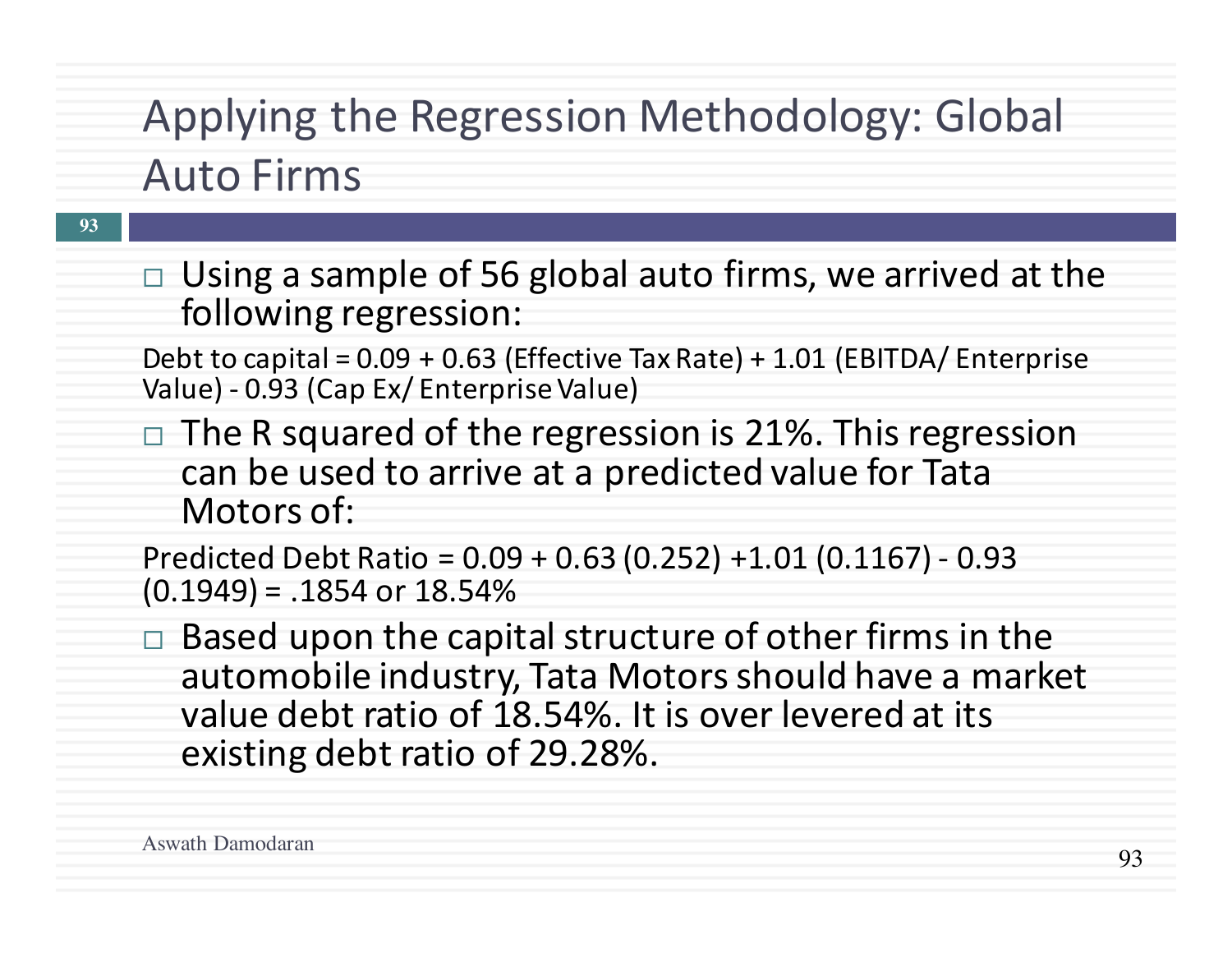## Extending to the entire market

 $\Box$  Using 2014 data for US listed firms, we looked at the determinants of the market debt to capital ratio. The regression provides the following results  $-$ 

DFR =  $0.27 - 0.24$  ETR -0.10 g- 0.065 INST -0.338 CVOI+ 0.59 E/V

 $(15.79)$   $(9.00)$   $(2.71)$   $(3.55)$   $(3.10)$   $(6.85)$ 

 $DFR = Debt / (Debt + Market Value of Equity)$ 

 $ETR =$  Effective tax rate in most recent twelve months

 $INST = % of Shares held by institutions$ 

CVOI = Std dev in OI in last 10 years/ Average OI in last 10 years

 $E/V = EBITDA/(Market Value of Equity + Debt-Cash)$ 

The regression has an **R-squared of 8%.**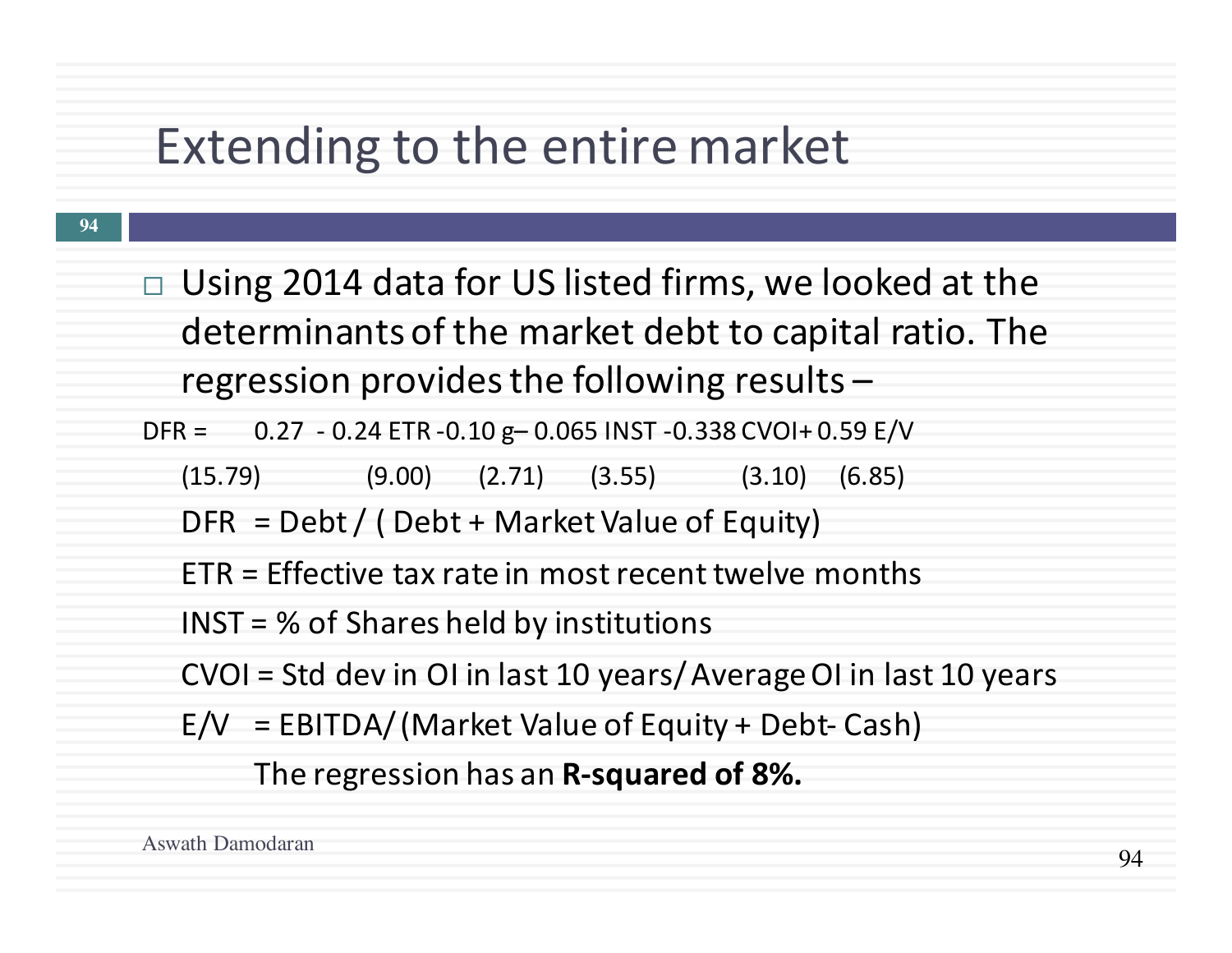# Applying the Regression

| 95       |                                                                                                                      |             |
|----------|----------------------------------------------------------------------------------------------------------------------|-------------|
| $\Box$ . | Disney had the following values for these inputs in 2014. Estimate the optimal debt ratio using the debt regression. |             |
|          | Effective Tax Rate (ETR)                                                                                             | $= 31.02\%$ |
|          | <b>Expected Revenue Growth</b>                                                                                       | $= 6.45%$   |
|          | Institutional Holding % (INST)                                                                                       | $= 70.2%$   |
|          | Coeff of Variation in OI (CVOI)                                                                                      | $= 0.0296$  |
|          | EBITDA/Value of firm (E/V)                                                                                           | $= 9.35\%$  |
|          | <b>Optimal Debt Ratio</b>                                                                                            |             |
|          | $= 0.27 - 0.24$ (.3102) $-0.10$ (.0645) $- 0.065$ (.702) $-0.338$ (.0296) + 0.59 (.0935)                             |             |
|          | $= 0.1886$ or $18.86\%$                                                                                              |             |
|          | $\Box$ What does this optimal debt ratio tell you?                                                                   |             |
|          |                                                                                                                      |             |
|          |                                                                                                                      |             |
| $\Box$   | Why might it be different from the optimal calculated using the weighted average<br>cost of capital?                 |             |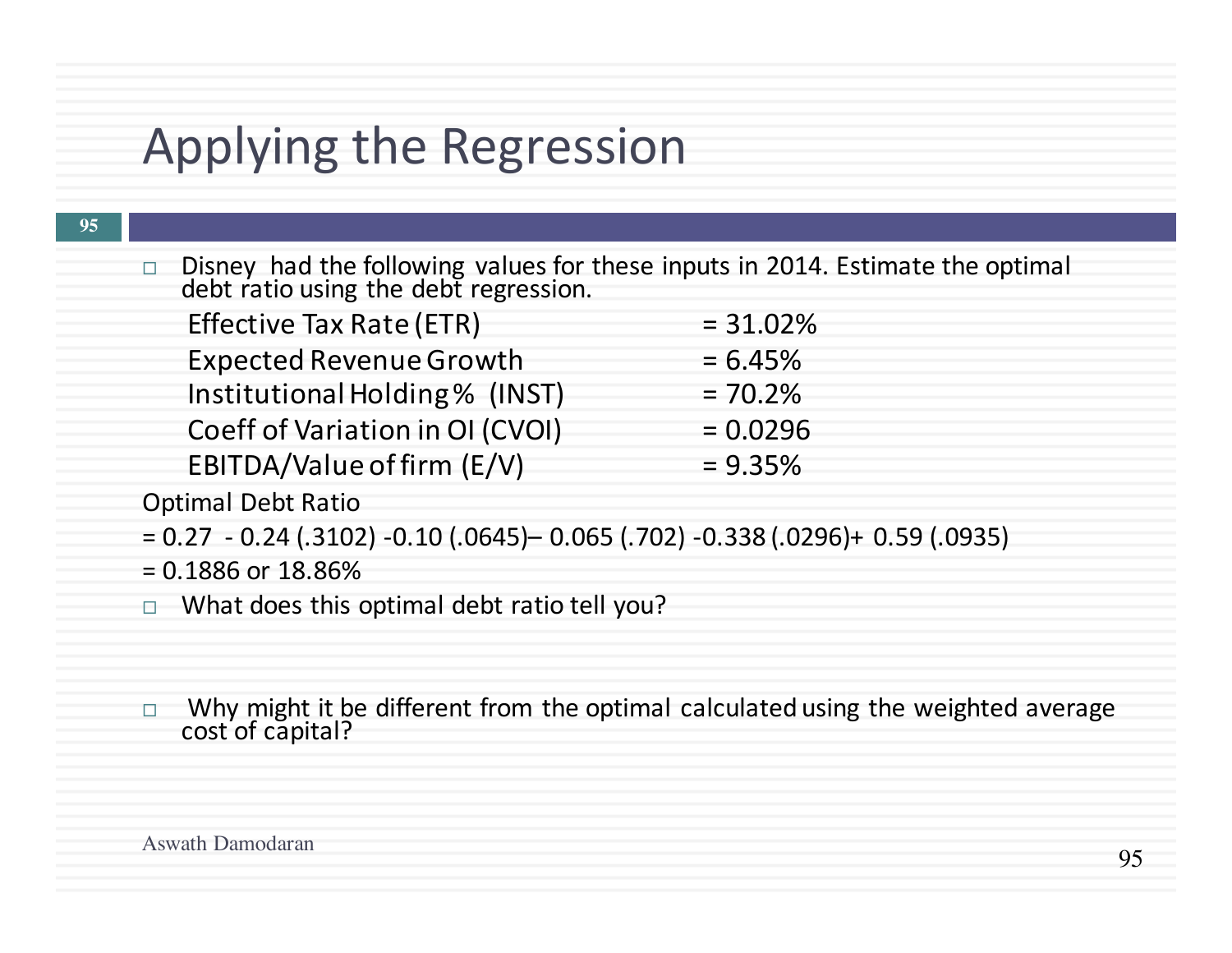# Summarizing the optimal debt ratios...

|                                      | Disney | Vale                   | <b>Tata Motors</b>   | Baidu     |
|--------------------------------------|--------|------------------------|----------------------|-----------|
| <b>Actual Debt Ratio</b>             | 11.58% | 35.48%                 | 29.28%               | 5.23%     |
| Optimal                              |        |                        |                      |           |
| I. Operating income                  | 35.00% |                        |                      |           |
| II. Standard Cost of capital         | 40.00% | 30.00% (actual)        | 20.00%               | 10.00%    |
|                                      |        | $50.00\%$ (normalized) |                      |           |
| III. Enhanced Cost of Capital 40.00% |        | 30.00% (actual)        | $10.00\%$            | $10.00\%$ |
|                                      |        | $40.00\%$ (normalized) |                      |           |
| <b>IV. APV</b>                       | 40.00% | 30.00%                 | $\overline{20.00\%}$ | 20.00%    |
| V. Comparable                        |        |                        |                      |           |
| To industry                          | 28.54% | 26.03%                 | 18.72%               | 1.83%     |
| To market                            | 18.86% |                        |                      |           |
|                                      |        |                        |                      |           |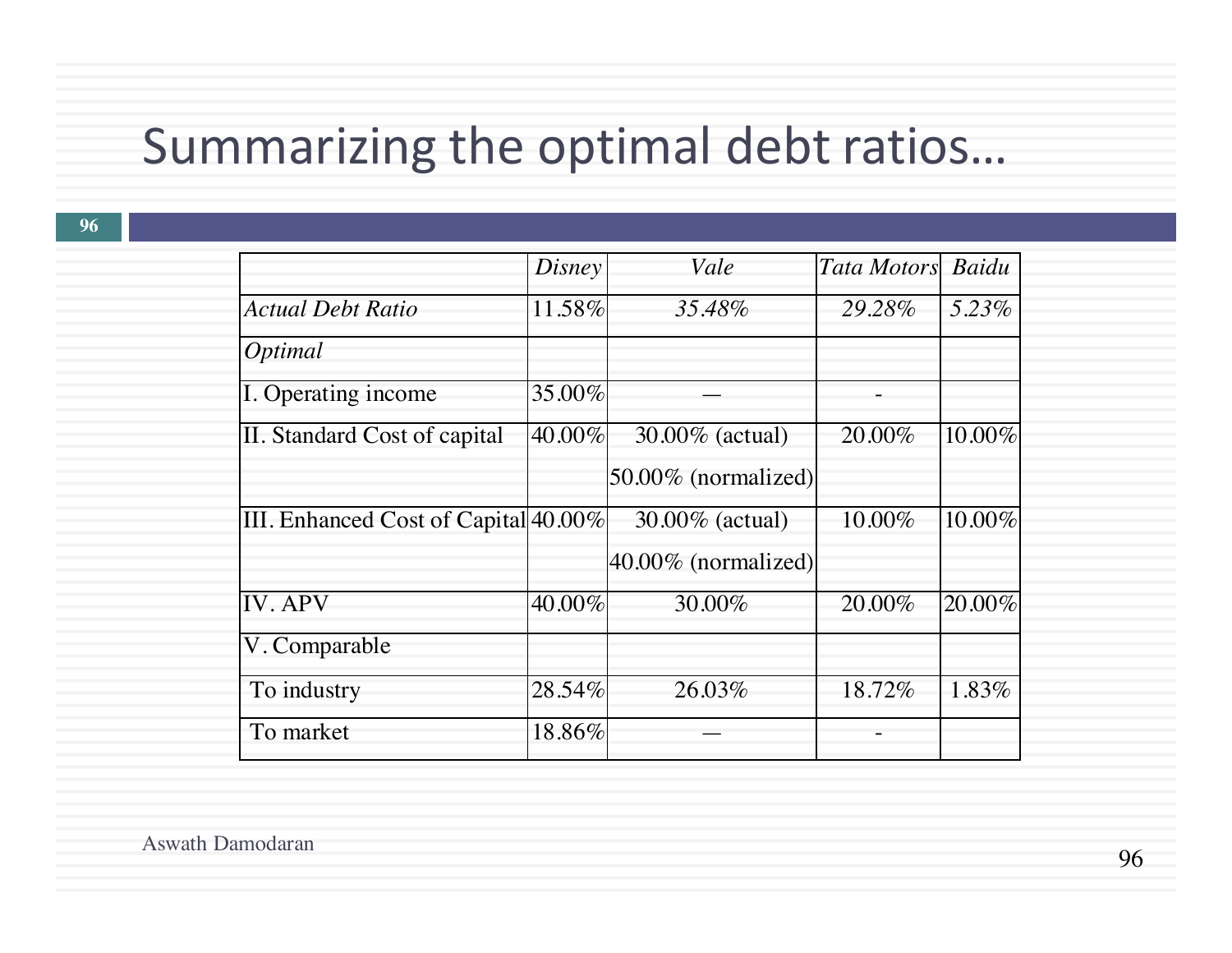# **GETTING TO THE OPTIMAL:** TIMING AND FINANCING **CHOICES**

You can take it slow.. Or perhaps not...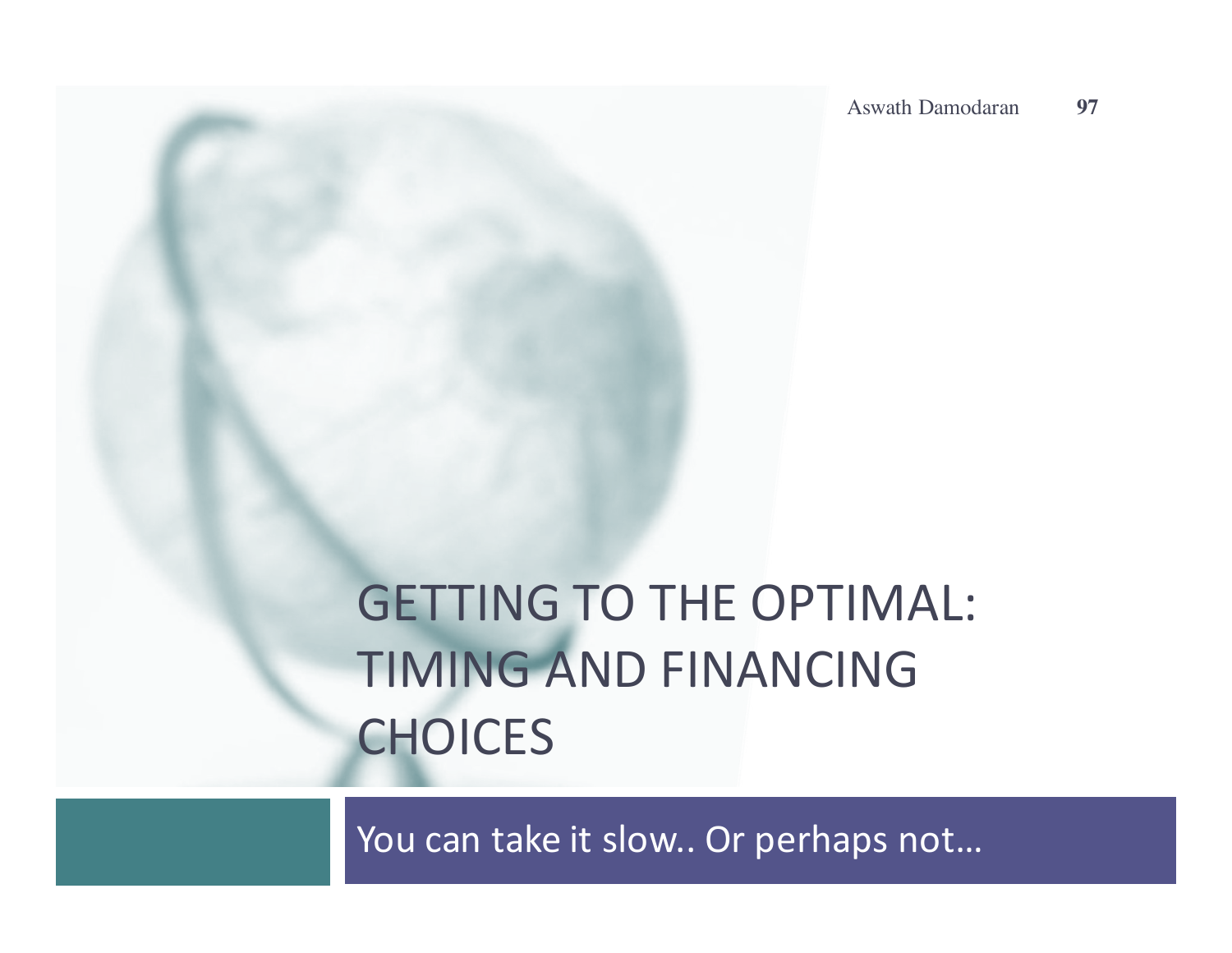# Big Picture...

**98 The Investment Decision** Invest in assets that earn a return greater than the minimum acceptable hurdle rate **The Financing Decision** Find the right kind of debt for your firm and the right mix of debt and equity to fund your operations **The Dividend Decision** If you cannot find investments that make your minimum acceptable rate, return the cash to owners of your business The **hurdle rate** should reflect the riskiness of the investment and the mix of debt and equity used to fund it. The **return** should reflect the magnitude and the timing of the cashflows as well as all side effects. The **optimal mix** of debt and equity maximizes firm value The **right kind** of debt matches the tenor of your assets **How much cash** you can return depends upon current & potential investment **opportunities How you choose**  to return cash to the owners will depend on whether they prefer dividends or buybacks Maximize the value of the business (firm)